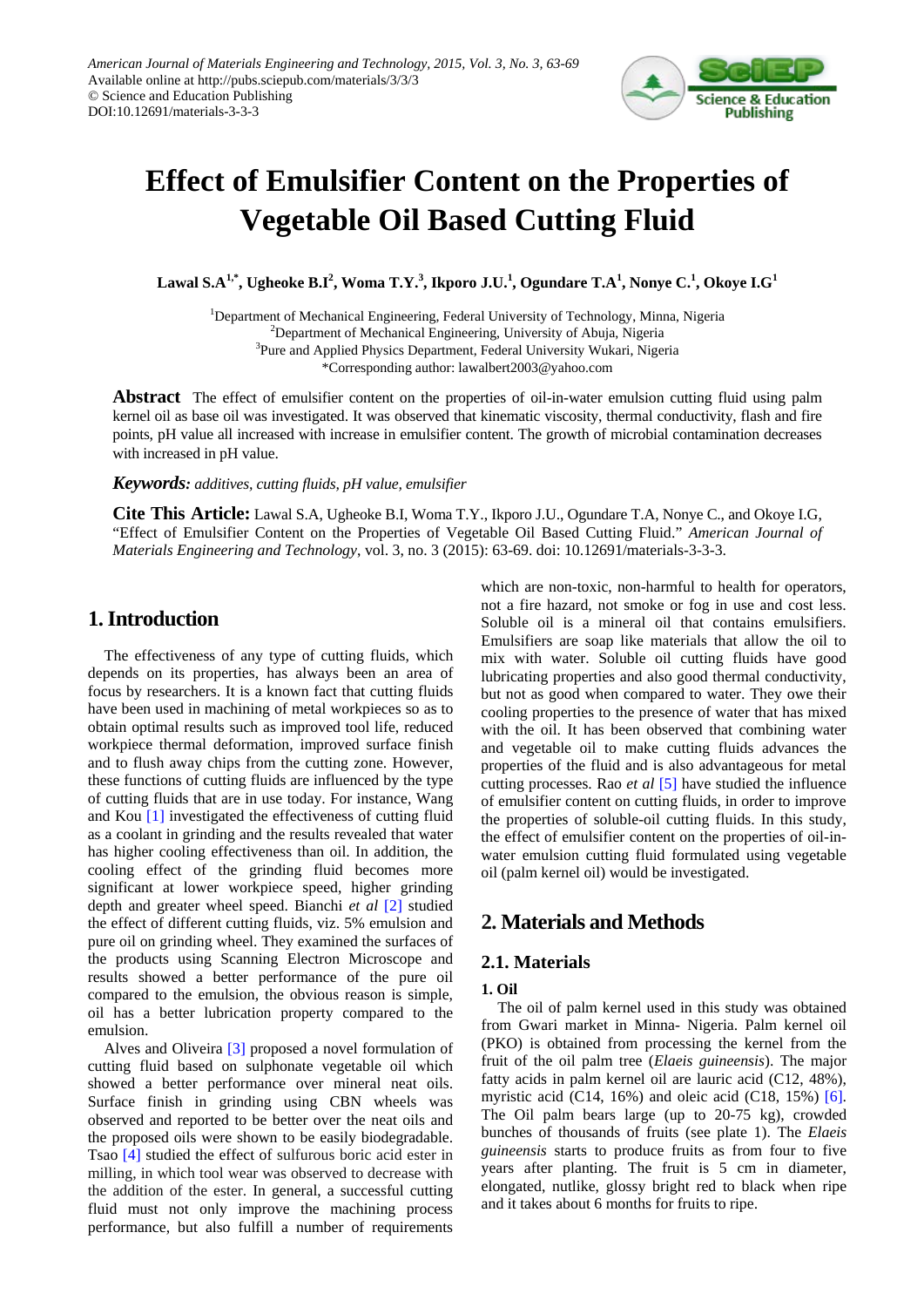

**Plate 1.** Ripe oil palm bunch

The palm fruit is drupe, oval in shape, and contains a nut. The nut is surrounded by fibrous fruit pulp or oilbearing tissue (mesocarp) and the skin (see plate 2). The nut consists of a hard shell and a kernel. Palm oil is an edible vegetable oil derived from the mesocarp (reddish pulp) of the fruit of the oil palm. It is naturally reddish in color because of high beta-carotene content. Palm kernel oil is derived from the kernel of the same fruit. The differences are in color (raw palm kernel oil lacks carotenoids and is not red), and in saturated fat content. Palm mesocarp oil is about 41% saturated, while palm kernel oil is around 81% saturated.



**Plate 2.** Cross-section of an oil palm fruit

Palm kernel oil is semi-solid at room temperature, and is more saturated than palm oil. It is commonly used in commercial cooking because of its relatively low cost, and because it remains stable at high cooking temperatures and can be stored longer than other vegetable oils [\[7\].](#page-6-6) **2. Water**

Distilled water used for the experiment was obtained from Microbiology Department, Federal University of Technology, Minna. Nigeria.

### **3. Emulsifier**

The main function of emulsifiers is to disperse the oil in water in order to make a stable oil-in-water emulsion. The emulsifier used in this studied contains a mixture of 0.5M sodium lauryl sulphate + sodium tripolyphospate + sulphonic acid + calcium carbonate in 5litres of water. The emulsifier was prepared in Chemical Engineering laboratory of Federal University of Technology, Minna-Nigeria.

#### **3. Anti-corrosion agent**

The anti-corrosion material was banana plant juice [\[8\]](#page-6-7) sourced locally from Ajaokuta. Kogi State- Nigeria.

#### **4. Biocide**

The biocide contains a mixture of equal concentration of 0.5M hypocholride + phenolic solution + tris(hydroxymethyl) nitro methane. The emulsifier was prepared in Chemical Engineering laboratory of Federal University of Technology, Minna- Nigeria.

#### **5. Anti-oxidant agent**

The anti-oxidant contains mixture of equal concentration of 0.5M Zinc Chloride + peroxide + calcium carbonate solution. The emulsifier was prepared in Chemical Engineering laboratory of Federal University of Technology, Minna- Nigeria.

#### **2.2. Methods**

#### **2.2.1. Formulation of Cutting Fluid**

The formulation of the cutting fluids involved the mixing of an appropriate measure of oil and water first in a beaker of 1litre capacity. Then the required quantities of additives (emulsifier, anti-oxidant, anti-corrosive agent and biocide) as shown in [Table 1](#page-2-0) were added to the oil-inwater. The whole mixture (500 ml) was stirred together at 100 rpm for 15minutes at room temperature using magnetic stirrer (model MS7-H550, with hotplate PC-620D, 230V) as shown in Figure 1.



**Figure 1.** Stirring the mixture with Magnetic stirrer

The formulation of the cutting fluid adopted the procedure used by Lawal *et al*[.\[9\]\)](#page-6-8) except extreme pressure agent, which is not part of the additives in this study. The various percentage ratio of the mixture for difference samples are shown in [Table 1.](#page-2-0) For each of the sample prepared the following properties were evaluated. (i) kinematic viscosity, (ii) thermal conductivity, (iii) pH values, (iv) flash and fire points, (v) water separability and (vi) microbial contamination.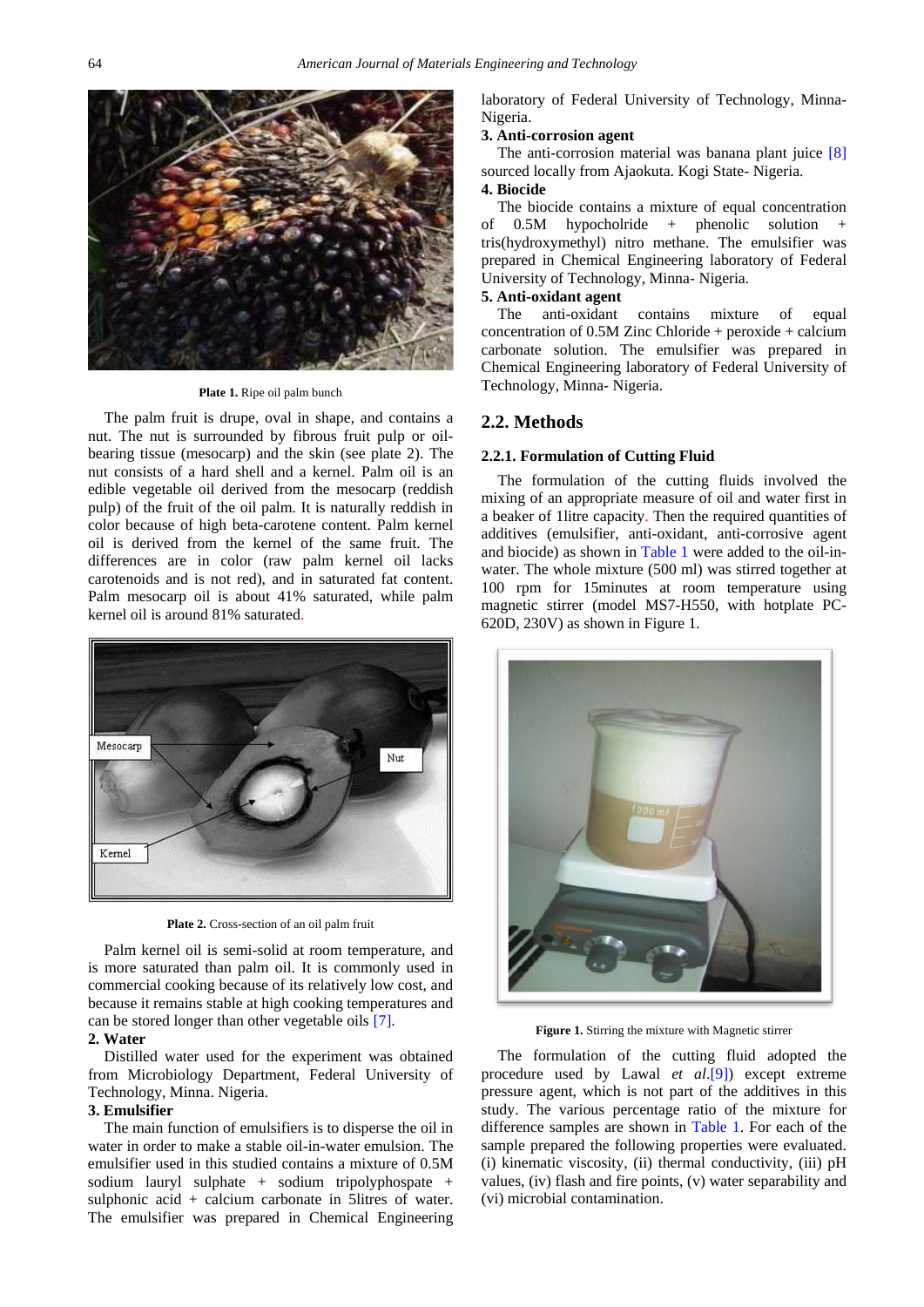<span id="page-2-0"></span>

|                     | Table 1. I creentage composition or formulated cutting multi |               |                   |                   |               |                  |  |  |  |  |  |
|---------------------|--------------------------------------------------------------|---------------|-------------------|-------------------|---------------|------------------|--|--|--|--|--|
| Materials           | Sample $1$ $(\%)$                                            | Sample $2(%)$ | Sample $3$ $(\%)$ | Sample $4$ $(\%)$ | Sample $5(%)$ | Sample $6$ $%$ ) |  |  |  |  |  |
| Water               | 92                                                           | 90            | 88                | 86                | 84            | 82               |  |  |  |  |  |
| Oil                 | h                                                            |               | 6                 | 6                 |               | 6                |  |  |  |  |  |
| Emulsifier          |                                                              |               |                   | 6                 |               | 10               |  |  |  |  |  |
| Antioxidant agent   | 0.5                                                          | 0.5           | 0.5               | 0.5               | 0.5           | 0.5              |  |  |  |  |  |
| Anticorrosive agent |                                                              |               |                   |                   |               |                  |  |  |  |  |  |
| <b>Biocide</b>      | 0.5                                                          | 0.5           | 0.5               | 0.5               | 0.5           | 0.5              |  |  |  |  |  |

**Table 1. Percentage composition of formulated cutting fluid**

# **2.3. Evaluation of the Formulated Cutting Fluid Properties**

where K = thermal conductivity (W/m.  $^{\circ}$ C), L = 2.45 x 10<sup>-8</sup> WΩ/K<sup>2</sup> fluoresce number,  $\sigma$  = electrical conductivity in ohms (Ω) and T = temperature ( $°C$ ).

The Automated Pensky-Martens flash point tester

#### **2.3.1. Kinematic Viscosity**

Each of the samples was first heated to varying temperatures of 30, 35, 40, 45 and  $50^{\circ}$ C respectively. The Canon-Ubbelohde capillary viscometer which conforms to ASTM D446 method and related standards for glass capillary viscometers was used to carry out this test. The heated sample was made to flow through a narrow tube of the viscometer with the help of hydrostatic pressure through the capillary tube and the time of the run was noted at each temperature. The kinematic viscosity was determined using relationship in equation 1.

$$
v = k \times t \tag{1}
$$

where  $k = 0.1017cSt/s$  (capillary constant),  $v =$  kinematic viscosity in centistokes (cSt) and  $t =$  time of flow in second (s)

#### **2.3.2. Thermal Conductivity**

The thermal conductivity was done using the Harris Conductivity Meter (model N9243-51). The electrode was placed in each sample of the cutting fluid after it had been heated to temperatures of 30, 35, 40, 45 and  $50^{\circ}$ C respectively. The electrical conductivity was measured and the equation 2 was used to obtain the value of thermal conductivity.

$$
K = \frac{L}{\rho \times T} \tag{2}
$$

# (Flash Pointer 34000-0 Multiflash with 34100-2

**2.3.3. Flash and Fire Points**

PenskyMartens Test Module) was used to accurately determine the flash and fire points according to ASTM D93 A method. A sample was placed in the sample chapter and the lid was closed. The equipment was then turned on and there was a noticeable rise in the temperature. A small test flame was passed across the fluid at regular intervals. As the temperature gradually increased, the sample began to vaporize. At this vaporization point, a spark was noticed and this was taken as the flash point of the cutting fluid and the temperature at this point was recorded. The heat was continuously applied steadily to the fluid with the test flame still moving across the fluid. The vaporization continued and at a temperature higher than the flash point temperature, the fluid ignites and began to flame. The thermometer reading was also taking and this temperature was then noted as the fire point temperature.

#### **2.3.4. Water Separability**

The function of emulsifier is to make water and oil miscible. Hence, an experiment was conducted to estimate the water separability of the fluid concentrate. Water separability test was investigated by placing 40ml of each samples of the formulated cutting fluid in 100ml measuring cylinder at room temperature as shown in Figure 2. The separation in the mixtures was made by observation after 24 hours.



**Figure 2.** Water Separability experimental setup

#### **2.3.5. pH Value**

Digital pH meter (Hanna instrument pH 212 K06189) with the following specifications (i) range  $(0.0 - 14 \text{ pH})$ , resolution (0.1 pH), accuracy  $(\pm 0.2 \text{ pH})$  and environment  $(0-52^{\circ}C)$  was used in this study to determine the pH value of the cutting fluid formulated. The pH probe was first calibrated using a buffer solution of 4 for acid calibration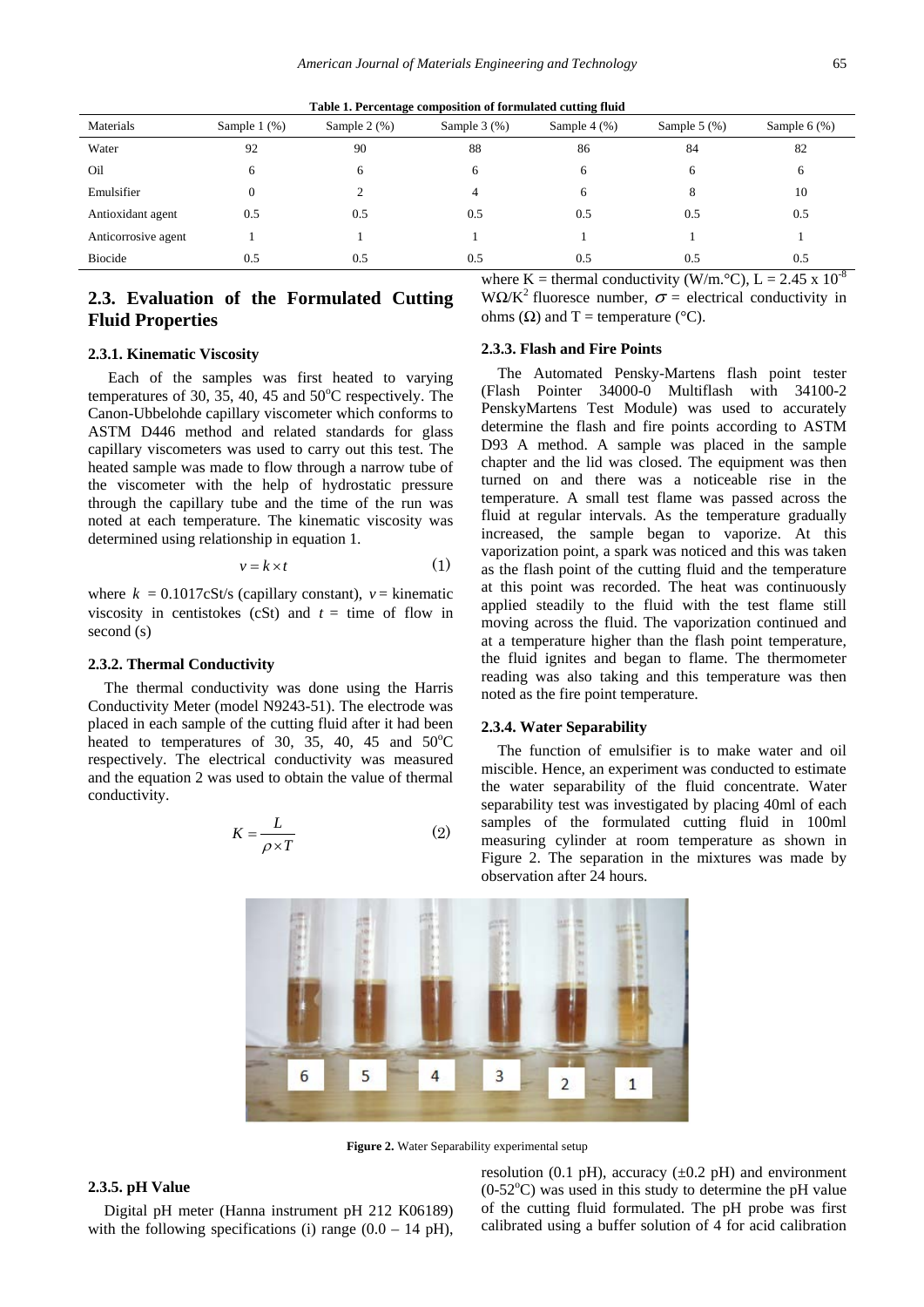and 7 for neutral calibration and then inserted into the samples one after the other to determine their respective pH values.

#### **2.3.6. Microbial Contamination**

The determination of microbial and fungi content of the formulated cutting fluid were conducted by the preparation of diluents, which involved 9ml of distilled water dispensed into test tube, 3 in numbers per sample, i.e. 36 samples. The tubes were corked with cotton wool wrapped in aluminum foil paper and auto-calved at 121°c for 15 minutes, the tubes were auto-calved to sterilize them. The media was brought out to cool to  $40^{\circ}$ c. Then 1ml of oil was taken and mixed with 1 ml of Di methyl sulfoxide to enable the oil mix with water. Di methyl sulfoxide has little or no effect; it doesn't reduce or add to the property of the mixture. The sample was added to the first test-tubes and mixed. The tube was labeled  $10^{-1}$ , 1ml from the tube labeled  $10^{-1}$  was taken into another tube labeled  $10^{-2}$ , 1ml again was taken from  $10^{-2}$  and put into another tube labeled  $10^{-3}$ , and 1ml from the third tube was taken and introduced into the petri-dish. The same procedure was done for the remaining samples. The molten nutrient agar was added to the petri dish and rocked on the table. The molten sabouroud dextrose agar was added to the next petri dish and rocked. Then 28g of

nutrient agar and 65g of sabouroud dextrose agar were dissolved in1000ml of distilled water respectively. 0.5g of chlorophenicol powder was added to sabouroud dextrose agar. The chlorophenicol powder was used to inhibit the growth of bacteria only allowing the growth of fungi. The media were allowed to gel and incubated at 37°C for 24 hours to check for bacterial contamination, while the fungi plate (SDA) were incubated at 25-38°C for 5days.

# **3. Results and Discussion**

## **3.1. Cutting fluid formulated from PKO**

Emulsion of oil-in-water cutting fluid was obtained from the mixture of PKO and water with other additives.

#### **3.1.1. Kinematic viscosity**

Results in [Table 2](#page-3-0) show an increase in the kinematic viscosity of the formulated cutting fluid as the emulsifier content increases. Similarly, the kinematic viscosity equally increased as the temperature increases. This shows an increased in the lubricating property of the fluid with increase in emulsifier content and temperature as shown in Figure 3.

<span id="page-3-0"></span>

|                           |                |                                      | Table 2. Kinematic Viscosity (cSt) |                |                |                 |  |  |  |
|---------------------------|----------------|--------------------------------------|------------------------------------|----------------|----------------|-----------------|--|--|--|
|                           |                | Percentage Composition of Emulsifier |                                    |                |                |                 |  |  |  |
| Temperature $(^{\circ}C)$ | Sample 1<br>0% | Sample 2<br>2%                       | Sample 3<br>4%                     | Sample 4<br>6% | Sample 5<br>8% | Sample 6<br>10% |  |  |  |
| 30                        | 0.8720         | 0.8837                               | 0.9130                             | 0.9099         | 1.0241         | 1.5446          |  |  |  |
| 35                        | 0.8749         | 0.8851                               | 0.9135                             | 0.9184         | 1.0256         | 1.5454          |  |  |  |
| 40                        | 0.8795         | 0.8873                               | 0.9164                             | 0.9193         | 1.0293         | 1.5490          |  |  |  |
| 45                        | 0.8837         | 0.8909                               | 0.9186                             | 0.9237         | 1.0314         | 1.5519          |  |  |  |
| 50                        | 0.8880         | 0.8931                               | 0.9186                             | 0.9259         | 1.0322         | 1.5526          |  |  |  |

**Table 2. Kinematic Viscosity (cSt)**



**Figure 3.** Kinematic Viscosity of the cutting fluids at varying temperatures and emulsifier content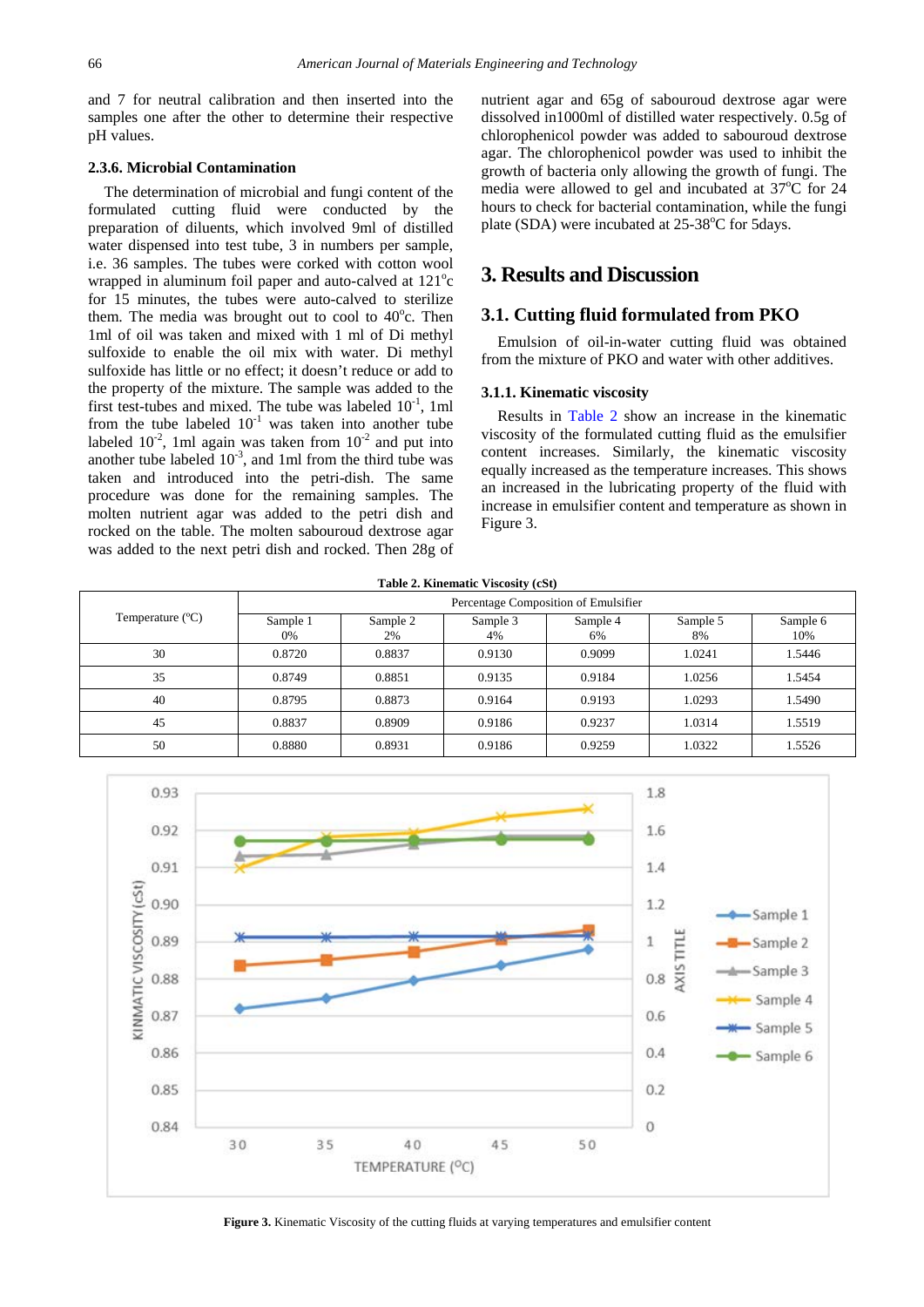#### **3.1.2. Thermal Conductivity**

The thermal conductivity of the cutting fluid was determined at different temperatures and the results show a rise in the thermal conductivity with increase in temperature as the emulsifier contents increases. These rises in thermal conductivity can be attributed to the water content in the cutting fluids as this attribute is only peculiar to water only, as thermal conductivities of other fluids decrease with increase in temperature. As it can be seen in [Table 3](#page-4-0) and Figure 4, the thermal conductivity is high with increase in emulsifier, this depicts that fluids with higher emulsifier contents can be used for machining processes at elevated temperatures

<span id="page-4-0"></span>

| Table 3. Thermal Conductivity (W/m-°C) |                        |                |                |                |                |                 |  |  |  |
|----------------------------------------|------------------------|----------------|----------------|----------------|----------------|-----------------|--|--|--|
|                                        | Percentage Composition |                |                |                |                |                 |  |  |  |
| Temperature (°C)                       | Sample 1<br>0%         | Sample 2<br>2% | Sample 3<br>4% | Sample 4<br>6% | Sample 5<br>8% | Sample 6<br>10% |  |  |  |
| 30                                     | 920                    | 931            | 937            | 940            | 943            | 968             |  |  |  |
| 35                                     | 928                    | 930            | 939            | 944            | 947            | 966             |  |  |  |
| 40                                     | 930                    | 934            | 940            | 943            | 949            | 971             |  |  |  |
| 45                                     | 932                    | 933            | 942            | 948            | 953            | 1011            |  |  |  |
| 50                                     | 936                    | 935            | 947            | 952            | 955            | 1030            |  |  |  |



Figure 4. Thermal Conductivity of the cutting fluids at varying temperatures and emulsifier content

#### **3.1.3. Flash and Fire Points**

[Table 4](#page-4-1) shows the results of flash and fire points. It was observed as depicted in Figure 5 that an increase in the emulsifier content increases the flash and fire points of the fluid. This shows that at elevated temperature working conditions, increased emulsifier content will be necessary to avoid early burning of the fluid.

#### **3.1.4. Water Separability**

The results are presented in [Table 5](#page-4-2) as obtained from Fig 2. It can be observed that sample 1 without emulsifier content shows that water separability was higher than any of the samples in the experimental set up. The water separability decreases as the amount of emulsifier content increased as shown in [Table 5.](#page-4-2)

<span id="page-4-1"></span>

| Table 7. I keel ahu T ite bollite |                |                |                |                |                |                 |  |  |
|-----------------------------------|----------------|----------------|----------------|----------------|----------------|-----------------|--|--|
| Percentage composition            | Sample 1<br>0% | Sample 2<br>2% | Sample 3<br>4% | Sample 4<br>6% | Sample 5<br>8% | Sample 6<br>10% |  |  |
| Flash point $(C)$                 | 161.52         | 162.01         | 162.33         | 163.05         | 163.29         | 170.17          |  |  |
| Fire Point $(C)$                  | 165.52         | 167.21         | 168.01         | 168.98         | 169.47         | 175.10          |  |  |

**Table 4. Flash and Fire points**

#### <span id="page-4-2"></span>Time Sample 1 0% Sample 2  $20/$ Sample 3 4% Sample 4 6% Sample 5 8% Sample 6 10% 24 hours 25 ml of water settled at bottom 20 ml of water settled at bottom 16 ml of water settled at bottom 12 ml of water settled at bottom 8 ml of water settled at bottom 5 ml of water settled at bottom

# **Table 5. Water Separability**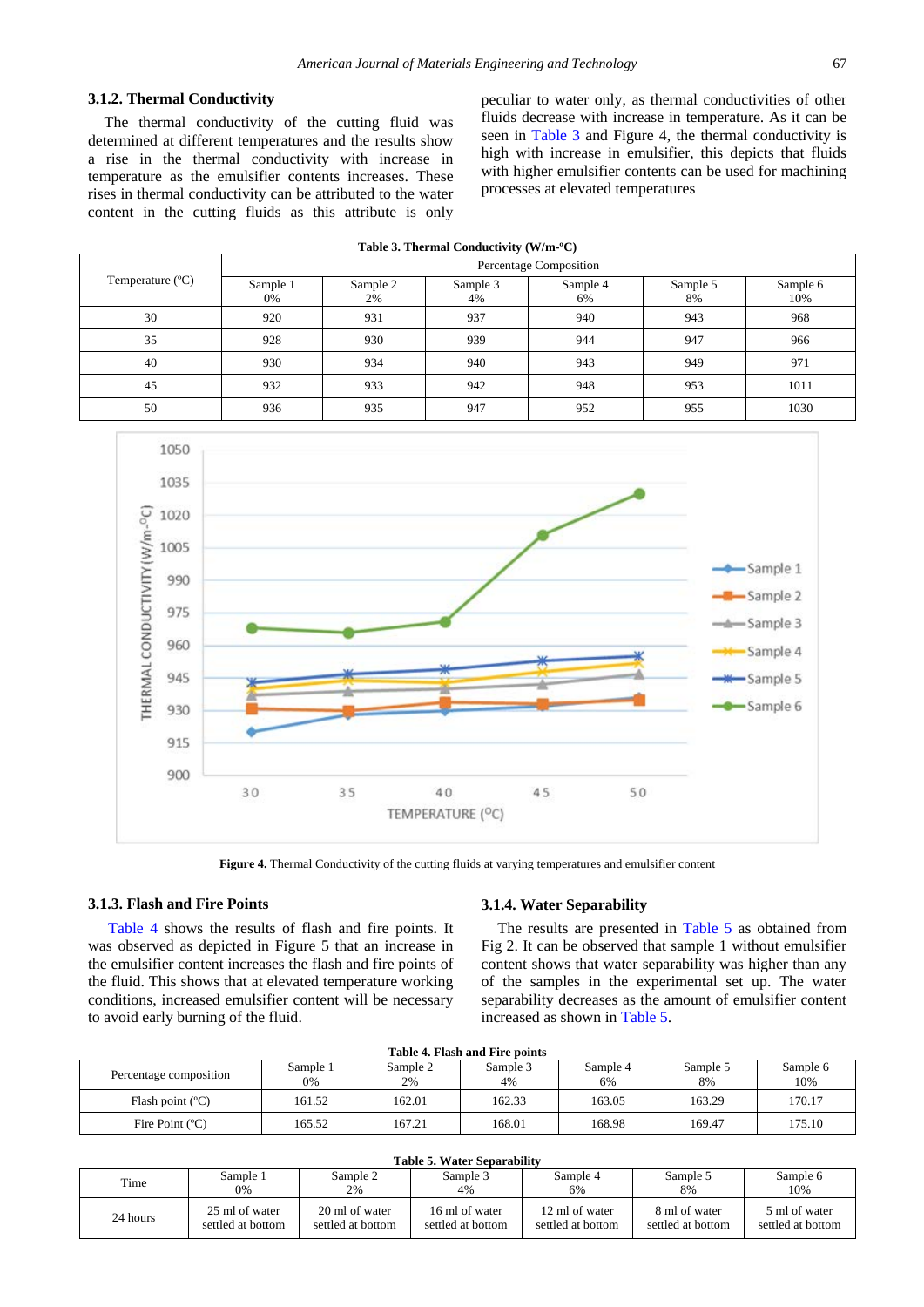

Figure 5. Flash and Fire Points of the cutting fluids with varying emulsifier content

#### **3.1.5. pH Value**

The pH value of cutting fluid defines the condition of the fluid. A decrease in the pH value of cutting fluid of less than 7.0, shows that such cutting fluid cannot be used to machine material that is iron base. Again, when pH value of cutting fluid are too low or high, it has the tendency to be very hazardous to human operator and

challenge of waste disposal. [Table 6,](#page-5-0) shows an increase in the pH value as the emulsifier content increased as shown in Figure 6. An increase in pH value is characterized by increase in alkalinity of the cutting fluid. Hence, the results show that increase in emulsifier content increases the alkalinity of the cutting fluid



|  | Figure 6. The pH Value of the cutting fluids with varying emulsifier content |  |  |
|--|------------------------------------------------------------------------------|--|--|
|--|------------------------------------------------------------------------------|--|--|

<span id="page-5-0"></span>

| Table 6. The pH Value  |                |                |                |                |                |                 |  |  |  |
|------------------------|----------------|----------------|----------------|----------------|----------------|-----------------|--|--|--|
| Percentage composition | Sample 1<br>0% | Sample 2<br>2% | Sample 3<br>4% | Sample 4<br>6% | Sample 5<br>8% | Sample 6<br>10% |  |  |  |
| pH value               | 7.54           | 8.09           | 8.59           | 8.92           | 9.34           | 9.33            |  |  |  |